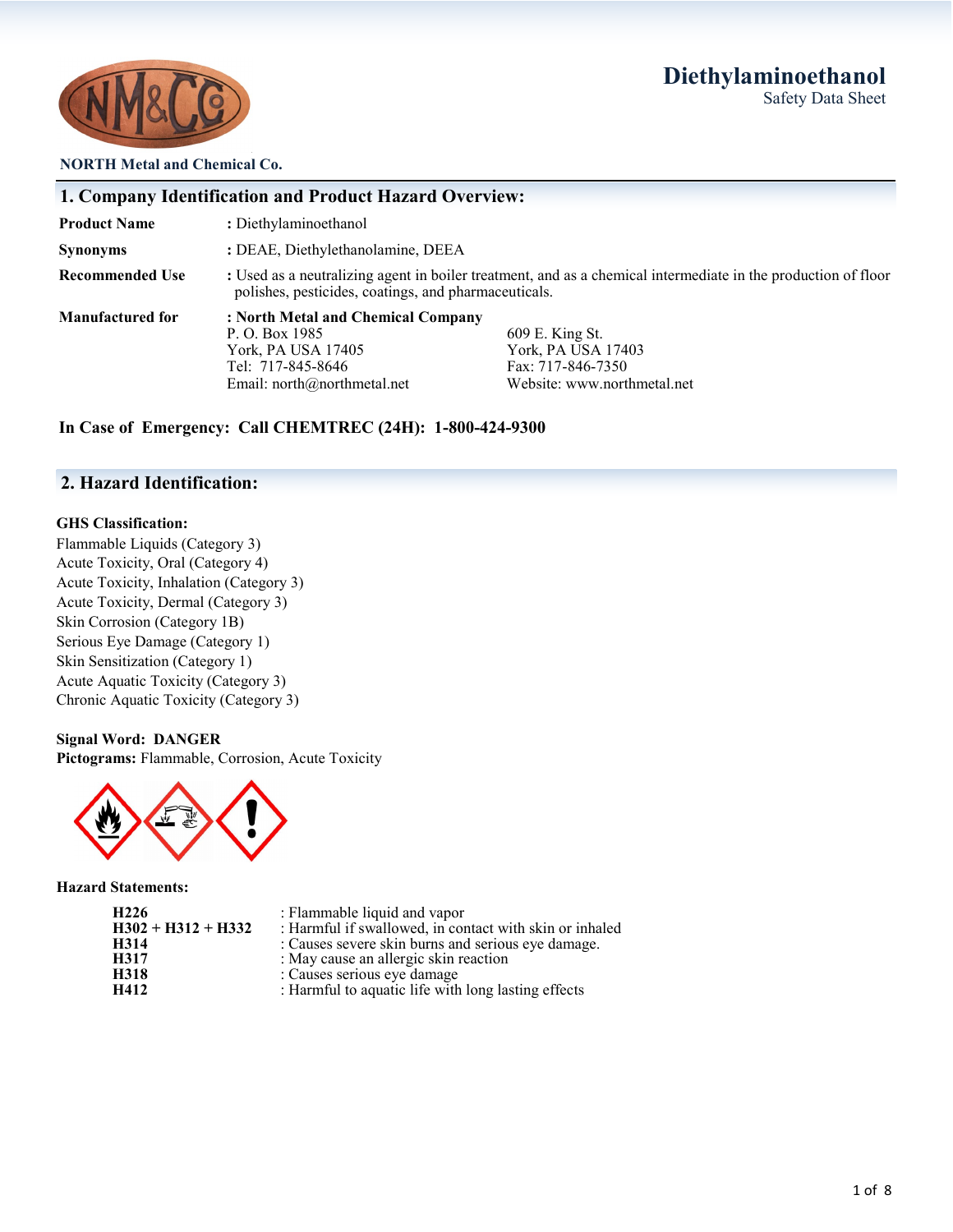# **2. Hazard Identification:**

| <b>Precautionary Statements:</b><br><b>Prevention:</b> |                                                                                                                                       |
|--------------------------------------------------------|---------------------------------------------------------------------------------------------------------------------------------------|
| <b>P210</b>                                            | : Keep away from heat/sparks/open flames/hot surfaces - No smoking                                                                    |
| P233                                                   | : Keep container tightly closed                                                                                                       |
| P <sub>240</sub>                                       | : Ground/Bond container and receiving equipment                                                                                       |
| P <sub>241</sub>                                       | : Use explosion-proof electrical/ventilating/lighting equipment                                                                       |
| P <sub>242</sub>                                       | : Use only non-sparking tools                                                                                                         |
| P <sub>243</sub>                                       | : Take precautionary measures against static discharge                                                                                |
| P <sub>261</sub>                                       | : Avoid breathing dust/fume/gas/mist/vapors/spray                                                                                     |
| P <sub>264</sub>                                       | : Wash contact area thoroughly after handling                                                                                         |
| P <sub>270</sub>                                       | : Do not eat, drink, or smoke when using this product                                                                                 |
| P <sub>271</sub>                                       | : Use only outdoors or in a well-ventilated area                                                                                      |
| P272                                                   | : Contaminated clothing should not be allowed out of the workplace                                                                    |
| P <sub>273</sub>                                       | : Avoid release to the environment                                                                                                    |
| P <sub>280</sub>                                       | : Wear protective gloves/protective clothing/eye protection/face protection.                                                          |
| P <sub>281</sub>                                       | : Use personal protective equipment as required                                                                                       |
| $P303 + P361 + P353$                                   | : IF ON SKIN or hair: Remove/Take off immediately all contaminated clothing. Rinse skin with<br>water/shower                          |
| $P333 + P313$                                          | : IF skin irritation or rash occurs: Get medical advice/attention.                                                                    |
| $P305 + P351 + P338$                                   | : IF IN EYES: rinse cautiously with water for several minutes. Remove contact lenses, if present<br>and easy to do. Continue rinsing. |
| P310                                                   | : Immediately call a POISON CENTER or doctor/physician                                                                                |
| $P301 + P312$                                          | : IF SWALLOWED: Call a POISON CENTER or doctor/physician if you feel unwell                                                           |
| $P301 + P330 + P331$                                   | : IF SWALLOWED: Rinse mouth. Do NOT induce vomiting                                                                                   |
| $P304 + P340$                                          | : IF INHALED: Remove person to fresh air and keep in position comfortable for breathing                                               |
| $P308 + P313$                                          | : IF exposed or concerned: Get medical advice/attention                                                                               |
| <b>P361</b>                                            | : Remove/Take off immediately all contaminated clothing                                                                               |
| P363                                                   | : Wash contaminated clothing before reuse.                                                                                            |
| $P370 + P378$                                          | : In case of fire: Use dry sand, dry chemical or alcohol-resistant foam for extinction.                                               |
| $P403 + P235$                                          | : Store in a well-ventilated place. Keep cool.                                                                                        |
| $P273 + P405$                                          | : Avoid release to the environment. Store Locked Up.                                                                                  |
| P501                                                   | : Dispose of contents/container in accordance with local/state/federal regulations.                                                   |
|                                                        |                                                                                                                                       |

# **3. Composition/Information on Ingredient:**

| <b>Chemical Name</b>    | : 2-Diethylaminoethanol |
|-------------------------|-------------------------|
| <b>Chemical Family</b>  | : Amines                |
| <b>Chemical Formula</b> | $C_6H_15NO$             |

| <b>Substance:</b>     | $\mathbb{C}\mathrm{AS}$ Number: $\blacksquare$ | EC        | C <b>ompo.</b> (% ) |
|-----------------------|------------------------------------------------|-----------|---------------------|
| 2-Diethylamnioethanol | $100 - 37 - 8$                                 | 202-845-2 | $>99\%$             |

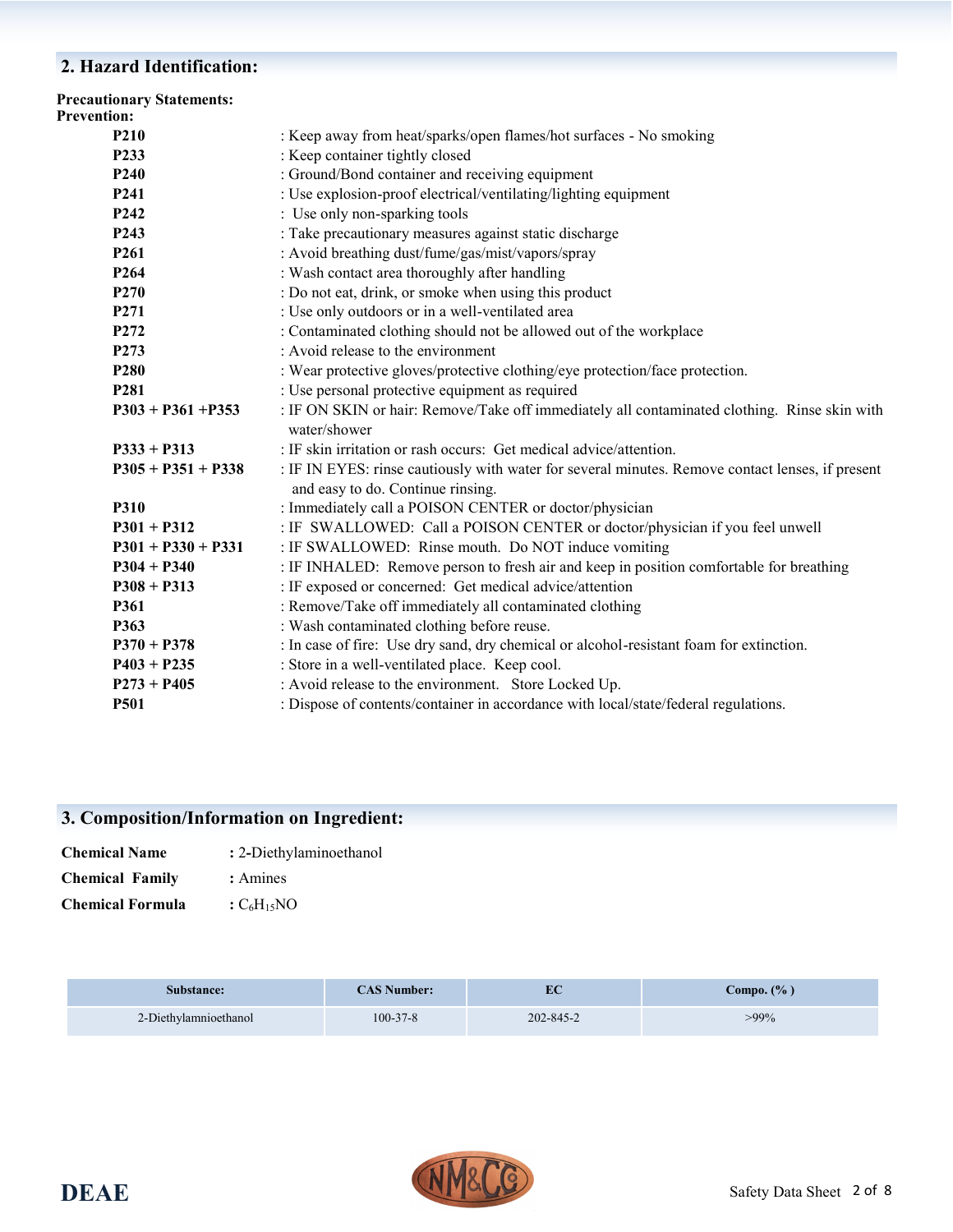# **4. First Aid Measures:**  General Advice: : Consult a physician. Show this safety data sheet to the doctor in attendance. Move out of dangerous area. **Eyes :** Flush skin with running water for at least fifteen minutes. Remove any contact lenses. Get medical aid/ attention immediately. Continue to rinse eyes during transport to the hospital. **Skin :** Remove contaminated clothing. Wash skin with plenty of running water and soap. Take victim immediately to the hospital. Consult a physician. **Ingestion :** If the product is swallowed, first rinse mouth. Give small amount of water to drink. Call doctor/ physician/poison center immediately. Do not induce vomiting. Never give anything by mouth to an unconscious person. If a person vomits, place him/her in recovery position so the vomit does not enter lungs. **Inhalation** : If safe to do so, remove individual from further exposure. Keep warm and at rest. If breathing has ceased, give artificial respiration. Do not give mouth to mouth resuscitation. Get medical attention/ consult a physician immediately. **Note to Physician :** Treat symptomatically. **PPE for first responders :** Gloves and safety goggles are highly recommended.

# **5. Fire Fighting Measures:**

| Flash Point $(°C)$                                   | : $50 °C$ (122 °F) - closed cup                                                                                                                                                                                                                                                                                                                                                                                                                                                                                                                   |
|------------------------------------------------------|---------------------------------------------------------------------------------------------------------------------------------------------------------------------------------------------------------------------------------------------------------------------------------------------------------------------------------------------------------------------------------------------------------------------------------------------------------------------------------------------------------------------------------------------------|
| <b>Flammable Limits</b>                              | : Upper explosion limit: $11.7\%$ (V); Lower explosion limit: $1.4\%$ (V)                                                                                                                                                                                                                                                                                                                                                                                                                                                                         |
| <b>Auto ignition Temp.</b>                           | : Not available.                                                                                                                                                                                                                                                                                                                                                                                                                                                                                                                                  |
| <b>Flammable Class</b>                               | : Not available.                                                                                                                                                                                                                                                                                                                                                                                                                                                                                                                                  |
| <b>General Hazard</b>                                | : Evacuate personnel downwind in-order to avoid inhalation of irritating and/or harmful fumes and smoke.                                                                                                                                                                                                                                                                                                                                                                                                                                          |
| <b>Extinguishing Media</b>                           | : Use water spray, alcohol-resistant foam, dry chemical, or carbon dioxide.                                                                                                                                                                                                                                                                                                                                                                                                                                                                       |
| <b>Special hazards arising</b><br>from the substance | : Carbon oxides, Nitrogen Oxides (NOx)                                                                                                                                                                                                                                                                                                                                                                                                                                                                                                            |
|                                                      | Fire Fighting Procedures: Hazardous decomposition and combustion products such as carbon/nitrogen oxides can be formed if<br>product is burning. Cool exposed containers with water spray to prevent over heating.                                                                                                                                                                                                                                                                                                                                |
|                                                      | Fire Fighting Equipment: Respiratory and eye protection are required for fire fighting personnel. Full protective equipment<br>(bunker gear) and self-contained breathing apparatus (SCBA) should be used for all indoor fires and any<br>significant outdoor fires. Evacuate area and fight fire from safe distance or a protected location. Move<br>fire-exposed containers, if allowable without sacrificing the safety of the firefighters. If possible,<br>firefighters should control run-off water to prevent environmental contamination. |

## **6. Accidental Release Measures:**

| <b>Protective Gear for</b><br><b>Personnel</b>                     | : Wear respiratory protection. Avoid breathing vapors, mist, or gas. Ensure adequate ventilation.<br>Remove all sources of ignition. Evacuate personnel to safe areas. Beware of vapors accumulating to<br>form explosive concentrations. Vapors can accumulate in low areas. |
|--------------------------------------------------------------------|-------------------------------------------------------------------------------------------------------------------------------------------------------------------------------------------------------------------------------------------------------------------------------|
| Environmental<br><b>Precaution</b>                                 | : Prevent further leakage or spillage if safe to do so. Do not let product enter drains. Discharge into the<br>environment must be avoided.                                                                                                                                   |
| <b>Methods and materials</b><br>for containment and<br>cleaning up | : Contain spillage, and then collect with an electronically protected vacuum cleaner or by wet-brushing<br>and place in container for disposal according to local regulations.                                                                                                |
| <b>Release Notes</b>                                               | : If spill could potentially enter any waterway, including intermittent dry creeks, contact local authorities.                                                                                                                                                                |



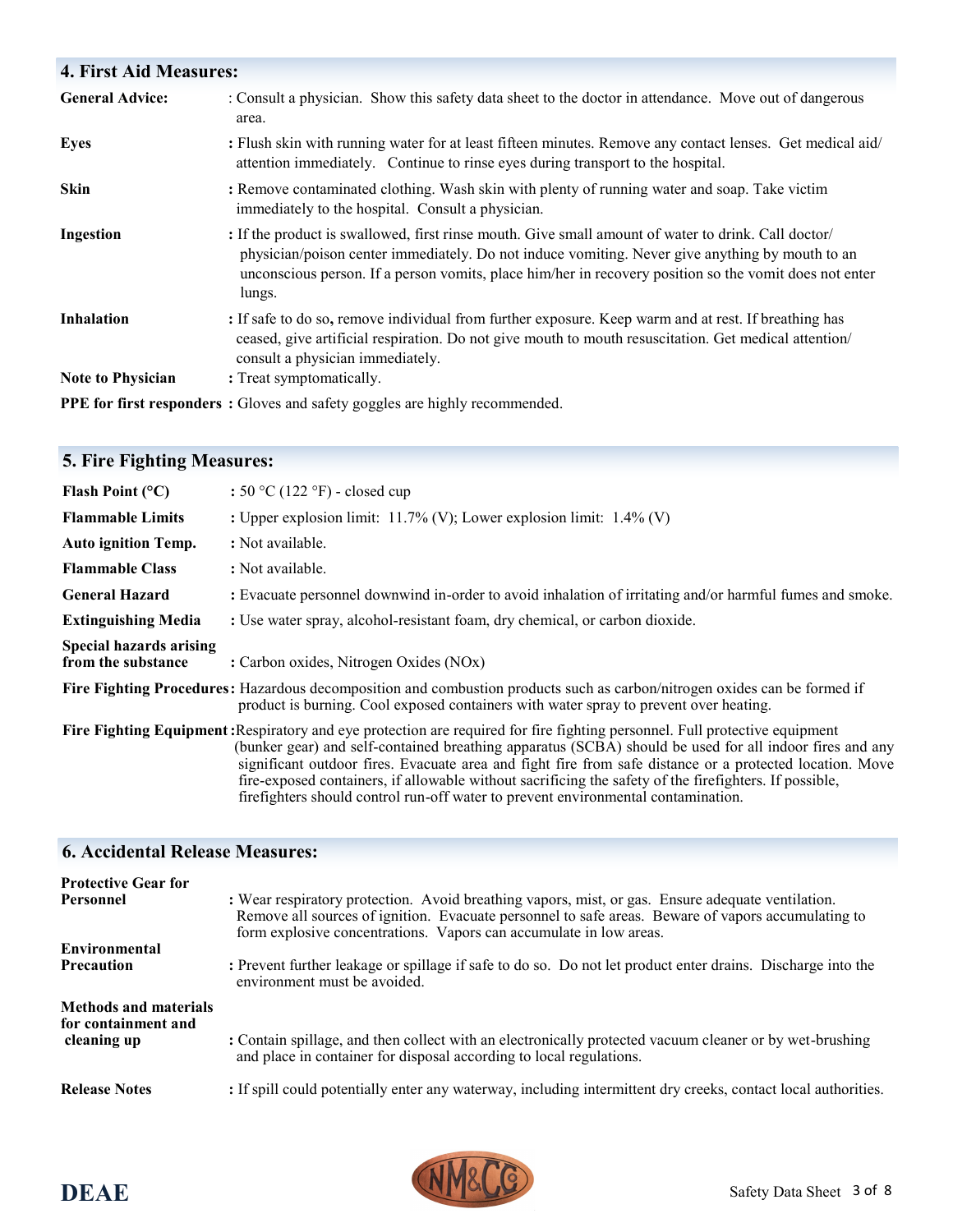## **7. Handling and Storage:**

**Handling :** Avoid contact with skin and eyes. Avoid inhalation of vapor or mist. Keep away from sources of ignition. No smoking. Take measures to prevent the build up of electrostatic charge.

**Storage :** Store in a cool, dry well-ventilated area. Keep containers closed and up right when not in use. Keep product isolated from incompatible materials/conditions

## **8. Exposure Controls and Personal Protection:**

#### Components with workplace control parameters

| Component           | CAS-No.        | Value                | Control<br>parameters                     | <b>Basis</b>                      |
|---------------------|----------------|----------------------|-------------------------------------------|-----------------------------------|
| $N.N-$              | 100-37-8       | <b>TWA</b>           | 2 ppm                                     | USA. ACGIH Threshold Limit Values |
| Diethylethanolamine |                |                      |                                           | (TLV)                             |
|                     | <b>Remarks</b> |                      | <b>Upper Respiratory Tract irritation</b> |                                   |
|                     |                |                      | Central Nervous System convulsion         |                                   |
|                     |                |                      | Danger of cutaneous absorption            |                                   |
|                     |                | <b>TWA</b>           | 10 ppm                                    | USA. NIOSH Recommended            |
|                     |                |                      | $50$ mg/m $3$                             | <b>Exposure Limits</b>            |
|                     |                |                      | Potential for dermal absorption           |                                   |
|                     |                | <b>TWA</b>           | 10 ppm                                    | USA. Occupational Exposure Limits |
|                     |                |                      | 50 mg/m3                                  | (OSHA) - Table Z-1 Limits for Air |
|                     |                |                      |                                           | Contaminants                      |
|                     |                | Skin designation     |                                           |                                   |
|                     |                |                      | The value in mg/m3 is approximate.        |                                   |
|                     |                | <b>TWA</b>           | 10 ppm                                    | USA. OSHA - TABLE Z-1 Limits for  |
|                     |                |                      | 50 mg/m3                                  | Air Contaminants - 1910.1000      |
|                     |                | <b>Skin notation</b> |                                           |                                   |

**Engineering Controls :** Use appropriate engineering controls to avoid contact with skin, eyes, and clothing. Wash hands before breaks and immediately after handling the product.

# **Personal Protective**

**Equipment : Eyes and face:** Tightly fitting safety goggles. Face shield (8-inch minimum). Use equipment for eye protection tested and approved under appropriate government standards such as NIOSH.

> **Skin:** Avoid direct contact with skin. Wear rubber gloves, apron, boots or whole bodysuit when handling this product. Gloves must be inspected prior to use. Use proper glove removal technique (without touching glove's outer surface) to avoid skin contact with this product. Dispose of any contaminated gloves after use in accordance with applicable laws and good laboratory practices. Wash and dry hands.

> **Body Protection:** Complete suit protecting against chemicals; flame retardant anti-static protective clothing. The type of protective equipment must be selected according to the concentration and amount of dangerous substance at the specific work place.

> **Respiratory:** Where risk assessment shows air-purifying respirators are appropriate, use full-face respirator with multi-purpose combination respirator cartridges as a back up to engineering controls. If the respirator is the sole means of protection, use a full-face supplied air respirator. Use respirators and components tested and approved under appropriate government standards such as NIOSH.

**Work Hygienic Practices:** Facilities storing or using this material should be equipped with emergency eyewash, and a safety shower. Good personal hygiene practices should always be followed.

#### **Control of Environmental**

**Exposure** :Prevent further leakage or spillage if safe to do so. Do not let product enter drains. Discharge into the environment must be avoided.

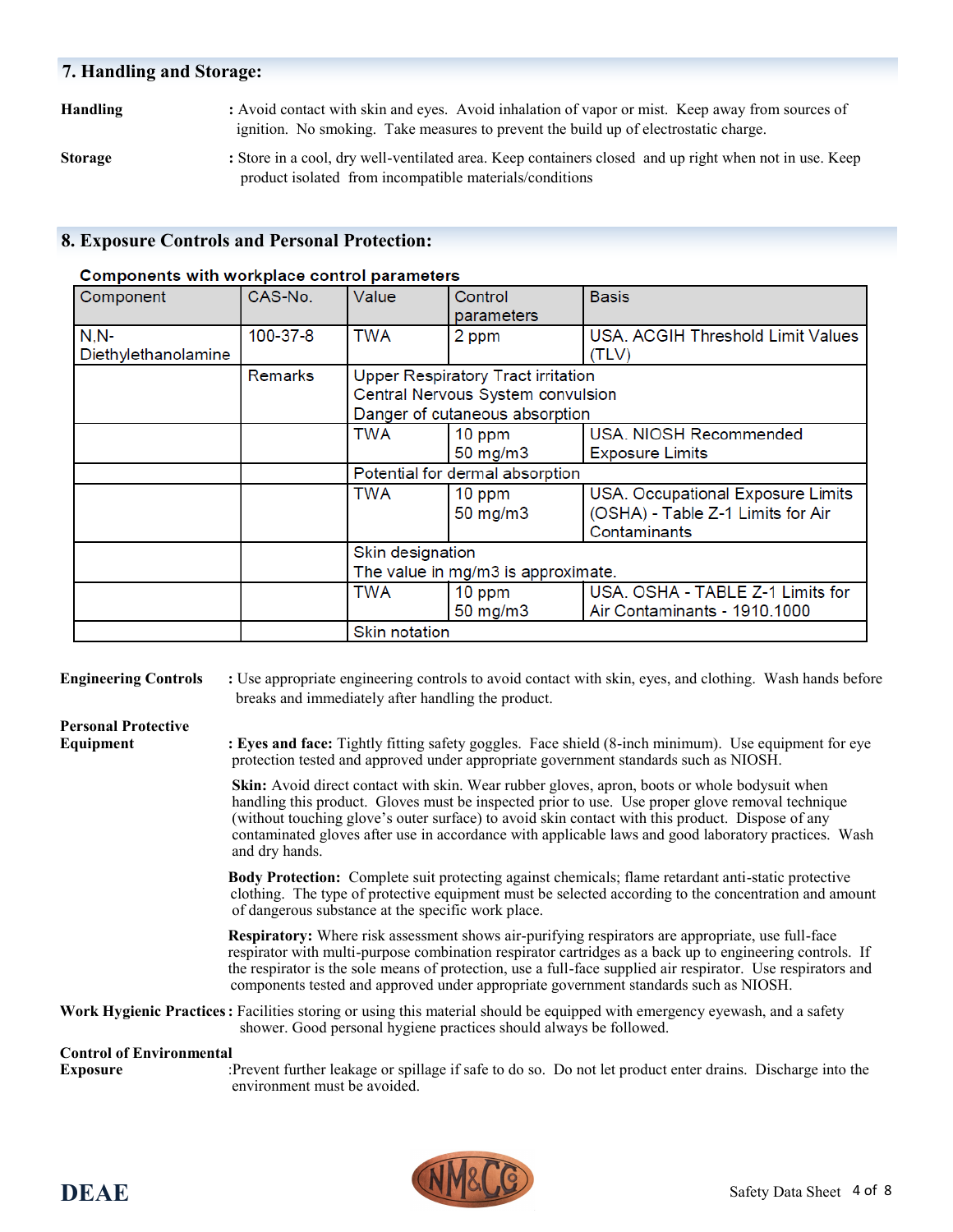## **9. Chemical and Physical Properties:**

| Appearance                                            | : Liquid                                           | <b>Upper Explosive Limit</b> | $: 11.7\%$ (V)                                              |
|-------------------------------------------------------|----------------------------------------------------|------------------------------|-------------------------------------------------------------|
| Odor                                                  | : Amine-like                                       | <b>Vapor Pressure</b>        | : 1 hPa (1 mmHg) @ $20^{\circ}$ C                           |
| Odor threshold                                        | : Not available                                    | <b>Vapor Density</b>         | : 9 hPa (7 mmHg) @ 22 $\degree$ C<br>: $4.05 - (Air = 1.0)$ |
| Color                                                 | : Colorless                                        | <b>Relative Density</b>      | : 0.884 g/cm <sup>3</sup> @ 25 $^{\circ}$ C                 |
| $pH (1\%$ Solution)                                   | $: 10.5 - 12.0$                                    | <b>Solubility</b>            | : completely soluble $\omega$ 20°C                          |
| <b>Melting Point</b>                                  | : Not available                                    | <b>Partition coefficient</b> |                                                             |
| <b>Freezing Point</b>                                 | $: -56^{\circ}C$                                   | (n-octanol/water)            | : $log POW: 0.43$                                           |
| <b>Boiling Range</b>                                  | : $161^{\circ}C(322^{\circ}F)$ - lit.              |                              |                                                             |
| <b>Flash Point</b>                                    | : $51.7^{\circ}$ C (122 $^{\circ}$ F) - closed cup | <b>Specific Gravity</b>      | : 0.88                                                      |
| Viscosity @ 20 $\degree$ C                            | : 3.5 cP                                           | <b>Auto Ignition Temp.</b>   | $:320^{\circ}$ C                                            |
| <b>Decomposition Temp.</b><br><b>Evaporation Rate</b> | : Not available<br>$\therefore$ .2                 | <b>Molecular Weight</b>      | : 117.19                                                    |
| <b>Lower Explosive Limit</b>                          | $: 1.4\%$ (V)                                      |                              |                                                             |

#### **10. Stability and Reactivity:**

| <b>Stability</b>                                    | : The product is stable under recommended storage conditions. Flammable liquid and vapors, avoid<br>contact with heat                             |
|-----------------------------------------------------|---------------------------------------------------------------------------------------------------------------------------------------------------|
| <b>Possibility of</b><br><b>Hazardous Reactions</b> | : None under normal processing.                                                                                                                   |
| <b>Hazardous</b>                                    | <b>Decomposition Products</b> : Thermal decomposition can lead to release of irritating gases and vapors. Nitrogen Oxides (NOx).<br>Carbon Oxides |
|                                                     | <b>Incompatible Materials</b> : Strong oxidizing agents, Strong acids, Copper, Zinc, and Iron. Do not store near acids.                           |
| <b>Conditions to Avoid</b>                          | : Heat, flames, sparks                                                                                                                            |

## **11. Toxicological Information:**

#### **Acute Toxicity Data:**

LD50 Oral - Rat - 1,300 mg/kg LC50 Inhalation - Mouse - 5,000 mg/m3 Remarks: Brain and Coverings - recordings from specific areas of CNS. Sense organs and Special Sense (Nose, Eye, Ear, and Taste) Eye - Conjunctive irritation. Behavioral - Convulsions or effect on seizure threshold. LD50 Dermal - Rabbit - 1,113 mg/kg

**Skin corrosion/irritation:** Skin - Rabbit Result: Open irritation test

**Serious eye damage/eye irritation:** Eyes - Rabbit Result: Severe eye irritation

**Respiratory or skin sensitization:** Corrosive by inhalation. Corrosive to skin. May be absorbed through skin in harmful amounts.

**Germ cell mutagenicity:** No data available

#### **Carcinogenicity:**

Mouse - oral: Tumorigenic: Neoplastic by RTECS criteria. Lungs, Thorax, or Respiration: Bronchiogenic carcinoma. Liver: Tumors This product is or contains a component that is not classifiable as to its carcinogenicity based on its IARC, ACGIH, NTP, or EPA classification.

**IARC:** No component of this product present at levels greater than or equal to 0.1% is identified as a probable, possible, or confirmed human carcinogen by IARC

**NTP:** No component of this product present at levels greater than or equal to 0.1% is identified as a probable, possible, or confirmed human carcinogen by NTP.

**OSHA:** No component of this product present at levels greater than or equal to 0.1% is identified as a probable, possible, or confirmed human carcinogen by OSHA.

**Reproductive toxicity:** No data available

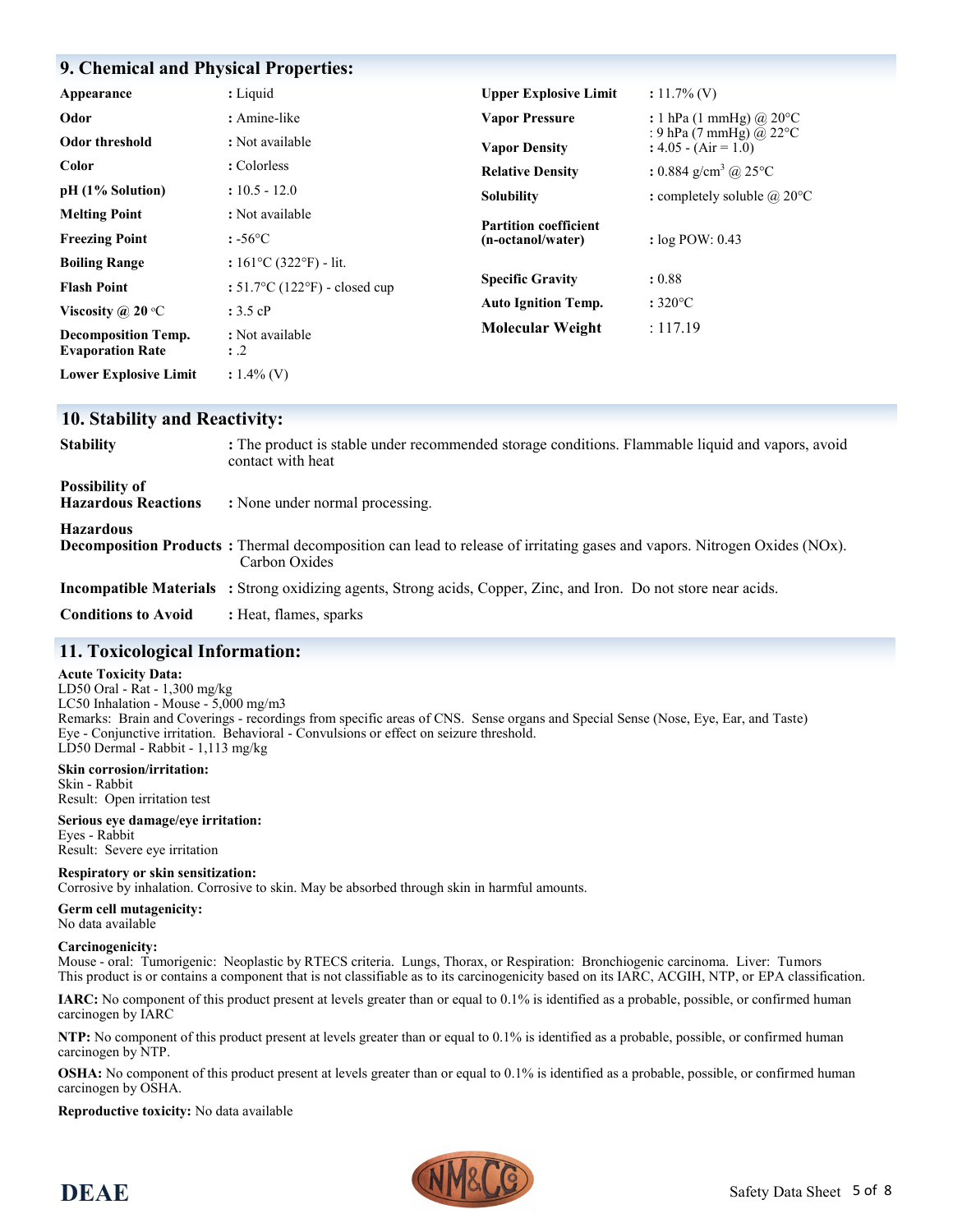## **11. Toxicological Information:**

**Specific target organ toxicity - single exposure:** No data available

**Specific target organ toxicity - repeated exposure:** No data available

**Aspiration Hazard:** No data available

**Additional Information:** RTECS: KK5075000

Material is extremely destructive to tissue of the mucous membranes and upper respiratory tract, eyes, and skin. Cough, Shortness of breath, Headache, Nausea

Stomach - Irregularities - Based on Human Evidence

## **12. Ecological Information:**

#### **All work practices must be aimed at eliminating environmental contamination.**

| <b>Toxicity</b>                                                   |                                                                                                                             |
|-------------------------------------------------------------------|-----------------------------------------------------------------------------------------------------------------------------|
| <b>Toxicity to fish:</b>                                          | LC50 - Leuciscus idus (Golden orfe) - $100 - 220$ mg/l - 96h                                                                |
| <b>Toxicity to daphnia</b><br>and other aquatic<br>Invertebrates: | EC50 - Daphnia magna (Water flea) - 83.6 mg/l - 48h                                                                         |
| Toxicity to algae:                                                | EC50 - Algae - $>$ 30 mg/l - 72h                                                                                            |
| <b>Biodegradability:</b>                                          | Biotic/Aerobic - Exposure time 14d                                                                                          |
| <b>Bioaccumulative</b><br>Potential:                              | No data available                                                                                                           |
| <b>Mobility in soil:</b>                                          | No data available                                                                                                           |
| <b>Results of PBT and</b><br>vPvB assessment:                     | PBT/vPvB assessment not available as chemical safety assessment not required/not conducted                                  |
| <b>Other Adverse effects:</b>                                     | An environmental hazard cannot be excluded in the event of unprofessional handling or disposal.<br>Harmful to aquatic life. |

# **13. Disposal Considerations:**

| <b>Disposal Method</b>  | : Dispose of waste at an appropriate waste disposal facility according to current applicable laws and<br>regulations.                                                                                                          |
|-------------------------|--------------------------------------------------------------------------------------------------------------------------------------------------------------------------------------------------------------------------------|
| <b>For Large Spills</b> | : Contain material and call local authorities for emergency assistance.                                                                                                                                                        |
| <b>Product Disposal</b> | : Dispose of at a supervised incineration facility or an appropriate waste disposal facility according to<br>current applicable local, state and federal laws, regulations and product characteristics at time of<br>disposal. |
| <b>Empty Container</b>  | : Contaminated container should be labeled and disposed in accordance to local, state and federal laws and<br>regulations.                                                                                                     |
| <b>General Comments</b> | : Refer to section 6, accidental release measures for additional information.                                                                                                                                                  |

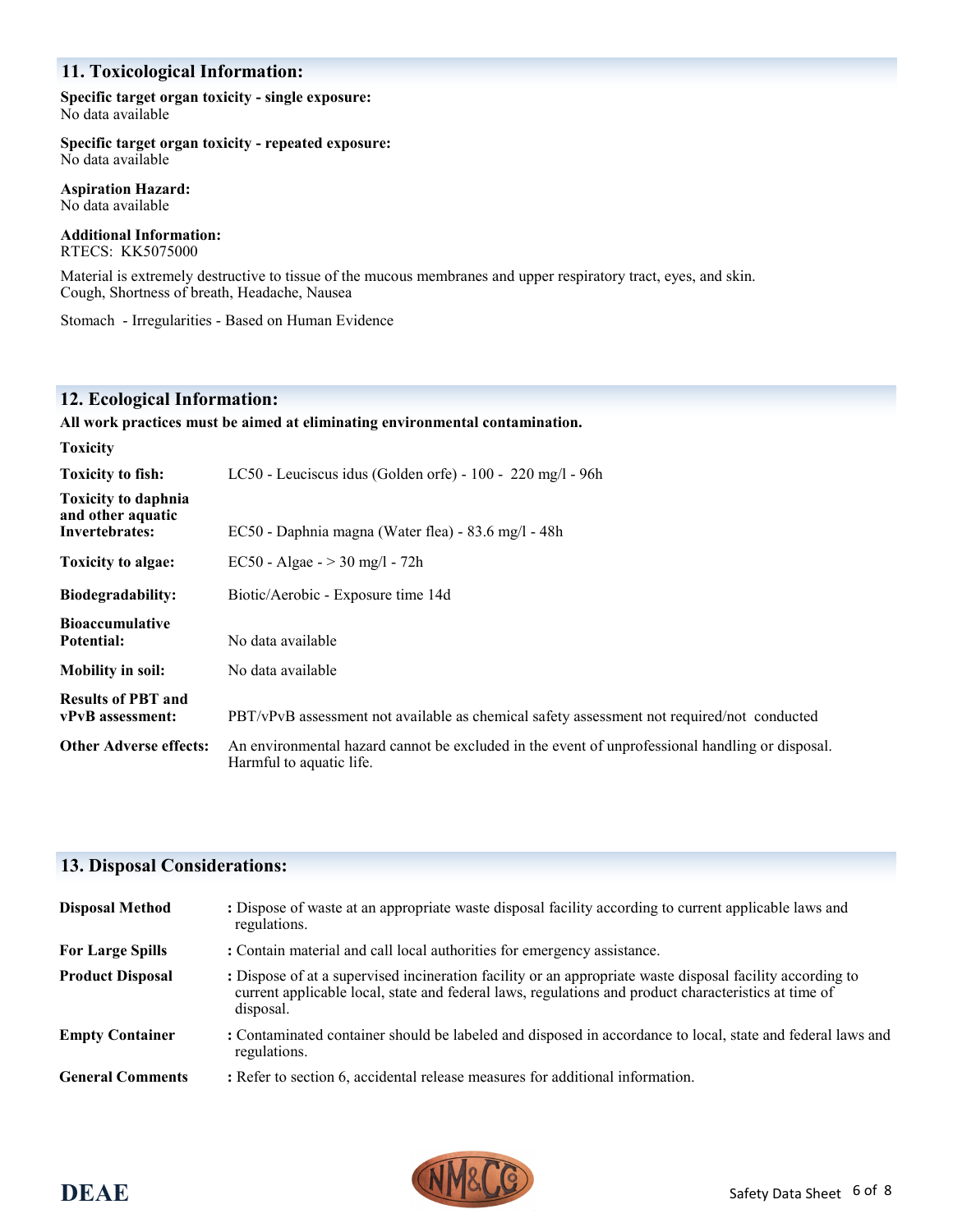## **14. Transport Information:**

| Regulatory<br><b>Information</b> | UN No. | <b>Proper Shipping Name</b> | <b>UN Class</b> | Packing<br>Group | Labels                                 |
|----------------------------------|--------|-----------------------------|-----------------|------------------|----------------------------------------|
| <b>US DOT</b>                    | 2686   | 2-Diethylaminoethanol       | 8(3)            | $\mathbf{I}$     | Corrosive Sticker<br>Flammable Sticker |
| <b>IMDG</b>                      | 2686   | 2-Diethylaminoethanol       | 8(3)            | $\mathbf{I}$     | Corrosive Sticker<br>Flammable Sticker |
| <b>IATA</b>                      | 2686   | 2-Diethylaminoethanol       | 8(3)            | $\mathbf{I}$     | Corrosive Sticker<br>Flammable Sticker |

## **15. Regulatory Information:**

**U.S. Federal Regulations:**

**SARA 302 Components:** No chemicals in this material are subject to the reporting requirements of SARA Title III, Section 302.

**SARA 313 Components:** This material does not contain any chemical components with known CAS numbers that exceed the threshold (De Minimis) reporting levels established by SARA Title III, Section 313

**SARA 311/312:** Fire Hazard, Acute Health Hazard, Chronic Health Hazard

**Massachusetts Right to know Components:** Diethylethanolamine CAS No. 100-37-8

**Pennsylvania Right to know Components:** Diethylethanolamine CAS No. 100-37-8

**New Jersey Right to know Components:** Diethylethanolamine CAS No. 100-37-8

**California Proposition 65 Components:** This product does not contain any chemicals known to the State of California to cause cancer, birth defects, or any other reproductive harm.

**WHMIS Canada:** Class B-2: Flammable liquid with a flash point lower than 31°C. Class D-1B: Material causing immediate and serious toxic effects (TOXIC). Class E: Corrosive liquid

**OSHA Hazcom Standard Rating:** Hazardous

**US Toxic Substances Control Act:** Listed on the TSCA inventory